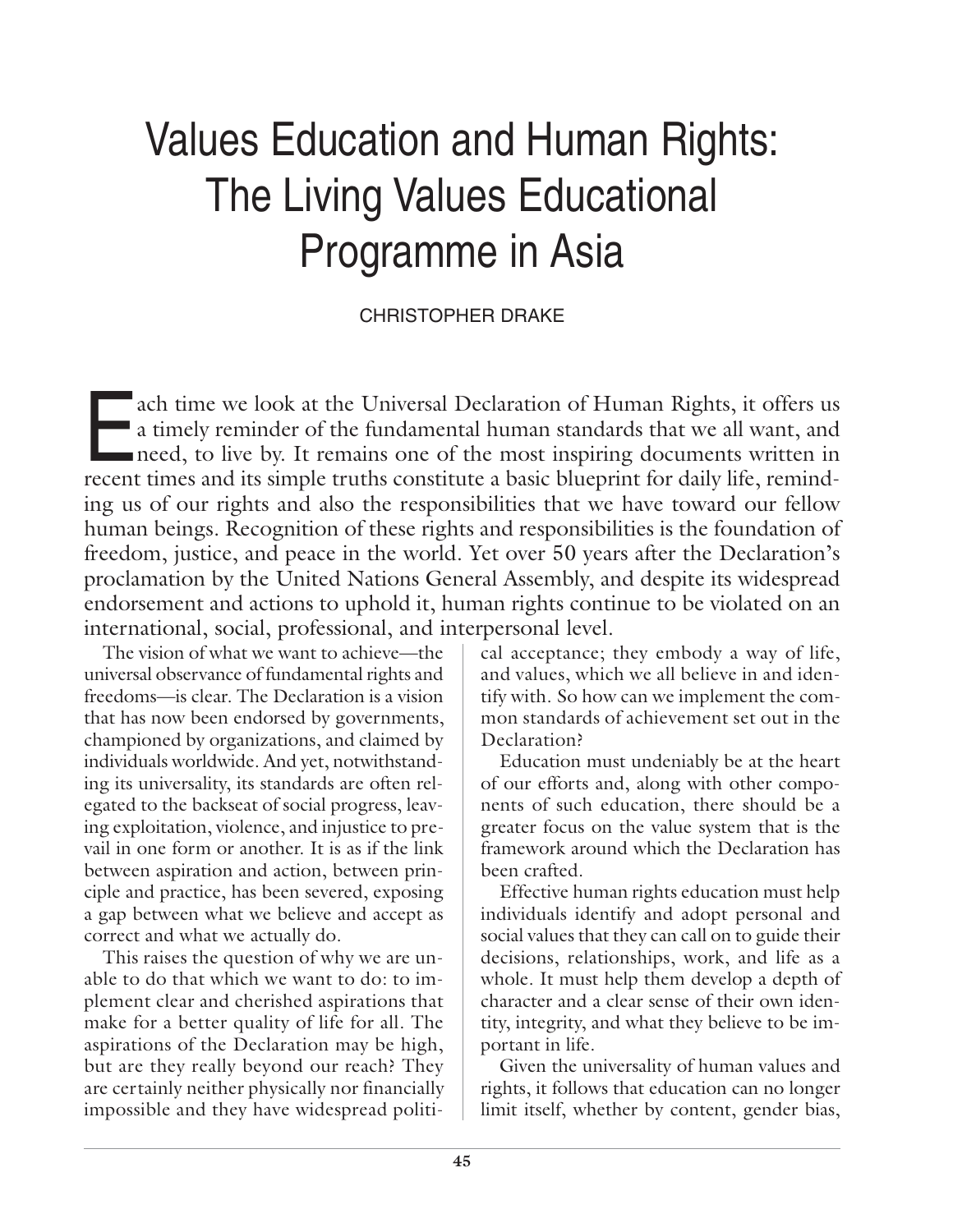or age cut-off, but must transcend these frontiers. Education must become an inclusive, universal, lifelong learning process that embraces the family and community, as well as the classroom, as places of learning. In a world where rights are too often abused, leading to poverty, deprivation, and insecurity of many kinds, the maximization of all inner personal resources is essential. A values-based and rightsbased approach to education requires that all within society are engaged in learning, for themselves and others.

We must learn, and keep learning, about the rights we have as individuals but also about the responsibilities that go with them. To do so, we must embrace the values that are the building blocks and the very essence of rights and responsibilities. We cannot truly understand rights and responsibilities without first understanding the values on which they are based.

As important as the task itself is how we learn about and teach these values. Young minds have energy, drive, and curiosity, but need guidance and road-markers if their journey toward responsible citizenship, maturity, and wisdom is to be secure and successful. Such guidance should respect and reflect the dignity, individuality, and freedom of reflective and critical choice of the learner. Values such as respect, responsibility, love, honesty, tolerance, and cooperation must not just be thrown down at youth from on high but role modeled and practically experienced if they are to be freely inculcated and become part of the instinctive and spontaneous behavior of young people. In a suitable environment, youth can learn, acquire, and express such values and corresponding attitudes, habits, and behavior. Indeed, young minds are often a more fertile ground within which such values may grow and flourish, and in preparing the world citizens of the 21st century, education must have human, moral, and spiritual principles and values at its heart, and the resulting expression of them as its aim.

#### Living Values

Addressing this need, the Living Values Educational Programme offers a package of materials containing practical methodologies and tools for use by teachers and parents to enable children to explore and develop 12 key personal and social values—cooperation, freedom, happiness, honesty, humility, love, peace, respect, responsibility, simplicity, tolerance, and unity.

The program is a nonprofit partnership among educators from around the world. It is endorsed by UNESCO and sponsored by the Spanish National Committee of UNICEF, the Planet Society of UNESCO, and the Brahma Kumaris, an international nongovernmental organization (NGO), in consultation with the Education Cluster of UNICEF (New York).

#### **Background**

The program grew out of an international project begun in 1995 by the Brahma Kumaris World Spiritual University, an NGO in general consultative status with the Economic and Social Council of the United Nations and in consultative status with UNICEF, to celebrate the 50th Anniversary of the UN. Called Sharing Our Values for a Better World, the project focused on 12 core values. Its theme—adopted from a tenet of the Preamble of the United Nations' Charter—was "[t]o reaffirm faith in fundamental human rights, in the dignity and worth of the human person.…" *Living Values: A Guidebook* was published as part of this project. It provided value statements on the 12 core values and included activities and facilitated workshops for creating and sustaining positive change. It also contained a small section on values activities for students in the classroom. That sketchy classroom curriculum became the inspiration and impetus for Living Values: An Educational Initiative.

Living Values was born when 20 educators from around the world gathered at UNICEF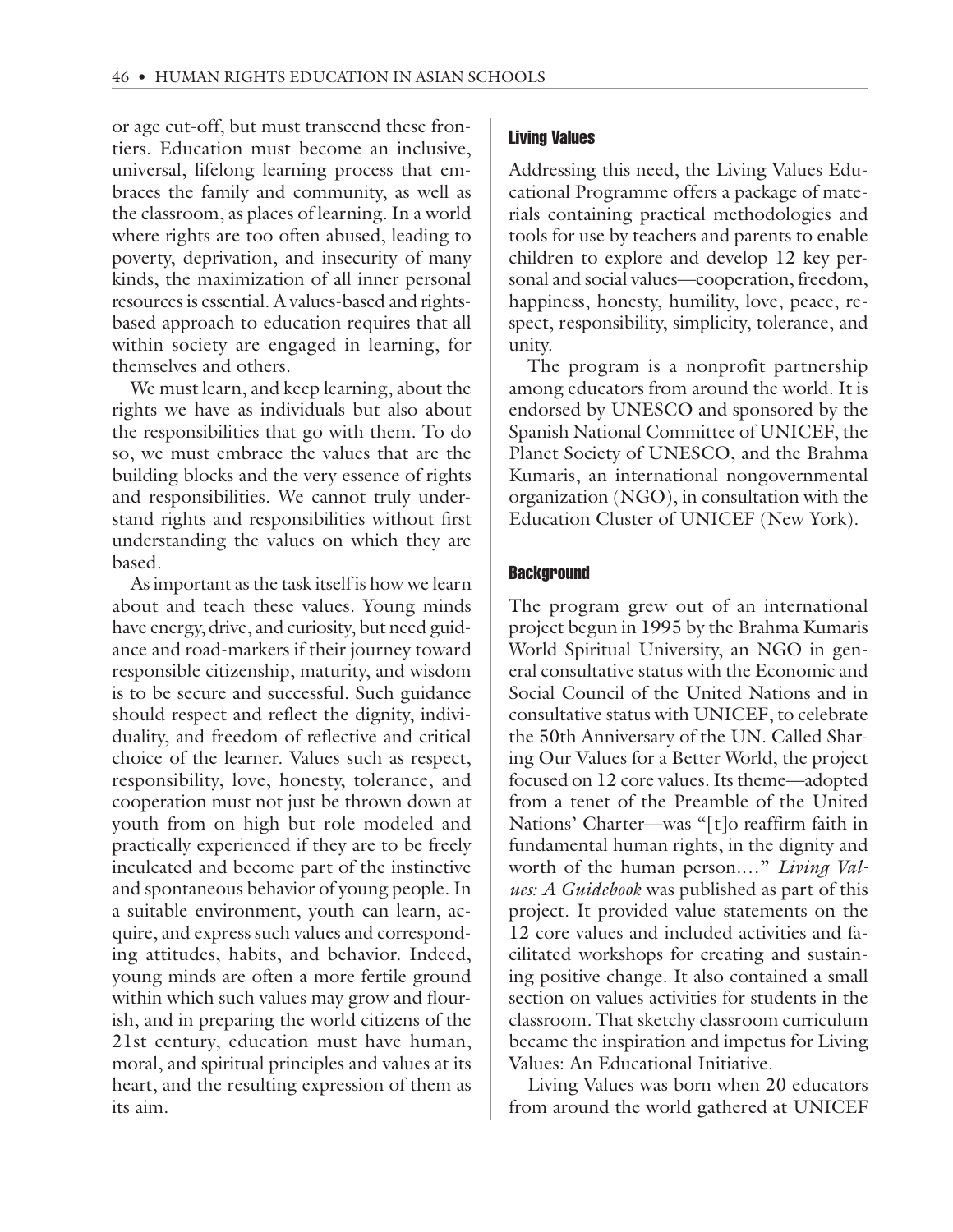headquarters in New York City in August 1996 to discuss children's needs, the participants' experiences of working with values, and how they could integrate values into the process of lifelong learning. The meeting was co-sponsored by the Education Cluster of UNICEF and the Brahma Kumaris. Using the guidebook and the Convention on the Rights of the Child as a framework, the global educators identified and agreed upon the purpose and aims of values-based education worldwide in both developed and developing countries.

The educators were so motivated by this experience that they committed themselves to prepare the Teachers' Education Kit and to pilot it in their schools. As piloting spread to about 70 countries, the consensus was that the kit's contents could be developed into effective training and evaluation processes.

The program materials have been developed by educators from around the world, in consultation with UNICEF's Education Cluster, with the support of UNESCO and the sponsorship of the Spanish Committee for UNICEF, UNESCO's Planet Society, and Brahma Kumaris. The program's approach is experiential, participatory, and flexible, allowing it to be adapted according to varying cultural, social, and other circumstances. It also contains special modules for use by parents and caregivers and for refugees.

The program provides a means for educators around the world to collaborate—creating, sharing, and dialoguing as they work with a variety of values-based educational experiences. This cooperative partnership has produced positive results in a variety of educational settings, as described in more detail below. The program's contents are varied and include reflections and discussions as well as games and other practical activities for use within school curriculums and other educational contexts. The common element among these activities is that all have values at their core. Some then create situations of simultaneous teaching and learning where

values become tools for building, sharing, and integrating—where learning is an expression of what we believe in and live for. Allowing children and young adults to explore and understand values while immersed in their daily school experience, the program is based on the view that each human being has the potential for peaceful and loving attitudes and actions and the right to grow and learn new life skills. When educators create open, flexible, creative, and yet orderly, values-based environments, students will naturally move closer to understanding their own values, rights, and responsibilities and develop their own way of thinking.

The program's vision is of people living together in a world of inclusion, in which there are respect and appreciation for each culture. Its activities aim to help children and young adults learn to perceive, understand, and act in ways that promote peace, justice, and harmonious coexistence, and respect diversity. It is only with values such as these that humanity will be able to comprehend, face, and resolve the challenges in today's world.

## Purpose and Aims

The purpose of the program is to provide guiding principles and tools for the development of the whole person, recognizing that the individual is composed of physical, intellectual, emotional, and spiritual dimensions. Its aims are the following:

- Help individuals think about and reflect on different values and the practical implications of expressing them in relation to themselves, others, the community, and the world at large.
- Deepen understanding, motivation, and responsibility with regard to making positive personal and social choices.
- Inspire individuals to choose their own personal, social, moral, and spiritual values and be aware of practical methods for developing and deepening them.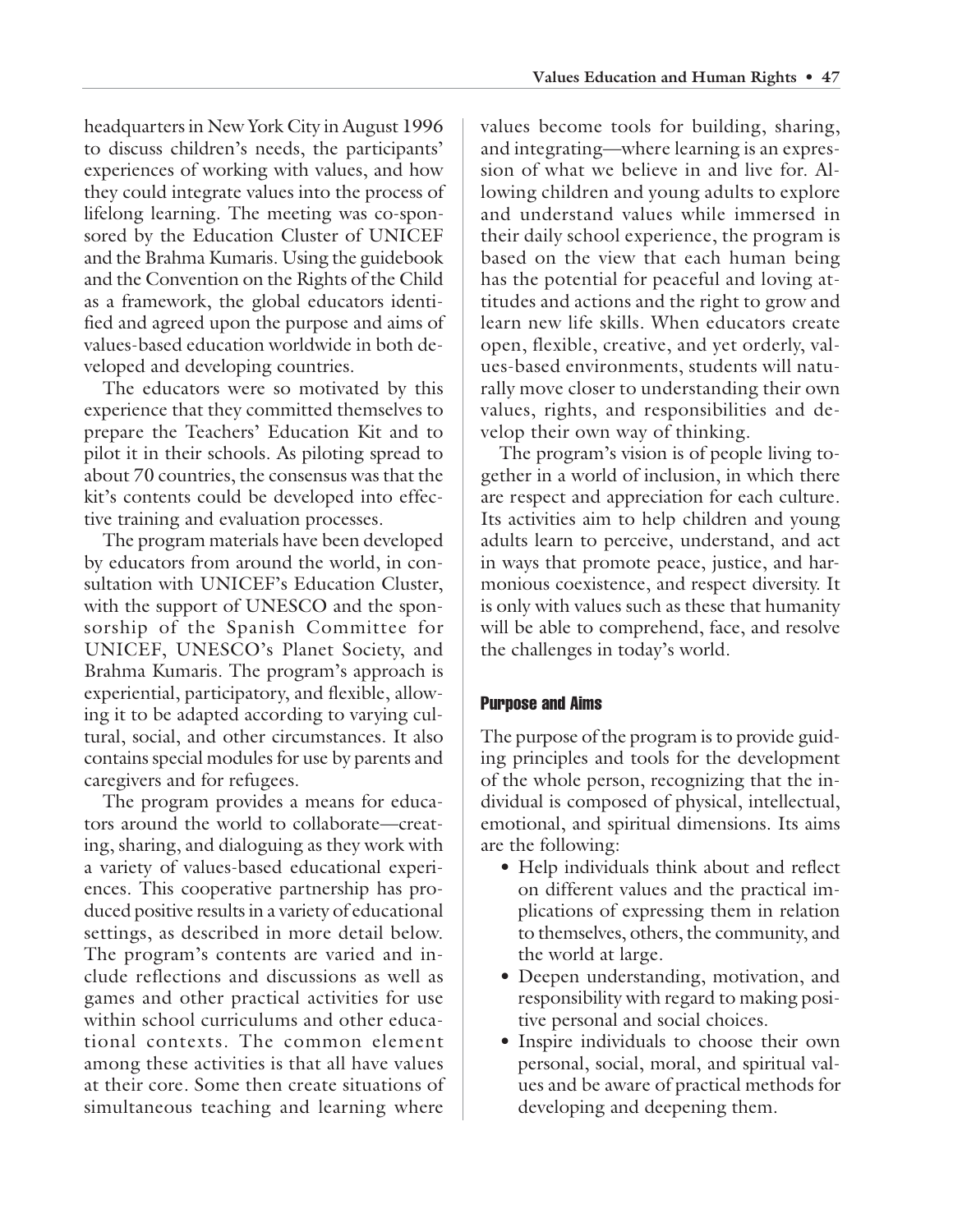• Encourage educators and caregivers to look at education as providing students with a philosophy of living, thereby facilitating their overall growth, development, and choices so they may integrate themselves into the community with respect, confidence, and purpose.

The objective of the program is to integrate universal core values in existing school curriculums. From this there may be built an enabling environment in which students can explore their innate values. This, in turn, can lead to the development of an ethos of peace and nonviolence within the classroom and school community. The program offers practical skills and tools to promote these core values and encourages its users to adapt them according to their cultural, religious, social, and other circumstances. The program aims at building an environment in which youth can be assisted in developing their self-identity from early childhood and pre-, primary-, and secondary-school levels.

### **Materials**

The initial version of the materials, the *Educators' Kit*, became available for piloting in March 1997, and by late spring it was being piloted at 220 sites in over 40 countries. By mid-1999, it was in use at over 1,500 sites in 62 countries. Following piloting, it was divided into separate books and expanded, reflecting comments and including contributions from educators around the world. The books currently available are

- *Values Activities for Children, Ages 3-7,*
- *Values Activities for Children, Ages 8-14,*
- *Values Activities for Young Adults,*
- *Facilitator's Guide for Parent Values Groups*, and
- *Values Activities for Refugees and Children-Affected-by-War.*

The first three books suggest reflective and visualization activities that encourage students to access their own creativity and inner gifts. Communication activities teach students to implement peaceful social skills. Artistic activities, songs, and dance inspire students to express themselves while experiencing the value of focus. Game-like activities are thought-provoking and fun; the discussion time that follows them helps students explore effects of different attitudes and behavior. Other activities stimulate awareness of personal and social responsibility and, in the case of older students, awareness of social justice. The development of self-esteem and tolerance continues throughout the exercises. Educators are encouraged to utilize their own rich heritage, and develop their own activities, while integrating values into everyday activities and the curriculum.

In the *Facilitator's Guide for Parent Values Groups*, facilitated sessions are designed to help parents and caregivers develop the understanding and skills needed to encourage and positively develop values in children. The process includes sessions that help parents reflect on their own values and how they "live" those values. In many group sessions, parents play the games their children will play and learn additional methods to foster values-related social and emotional skills at home. Common parenting concerns are addressed, as are particular skills to deal with those concerns. The guide can be used as a precursor to the program's activities or as part of an existing parenting class or program. Parents are asked to think, create, and model the values they would like their children to enjoy. Methods are also presented to show parents how to incorporate values as they nurture their children's development. The process-oriented sessions are designed so parents can

- assess which values are most important to them,
- determine which values they want to impart to the children,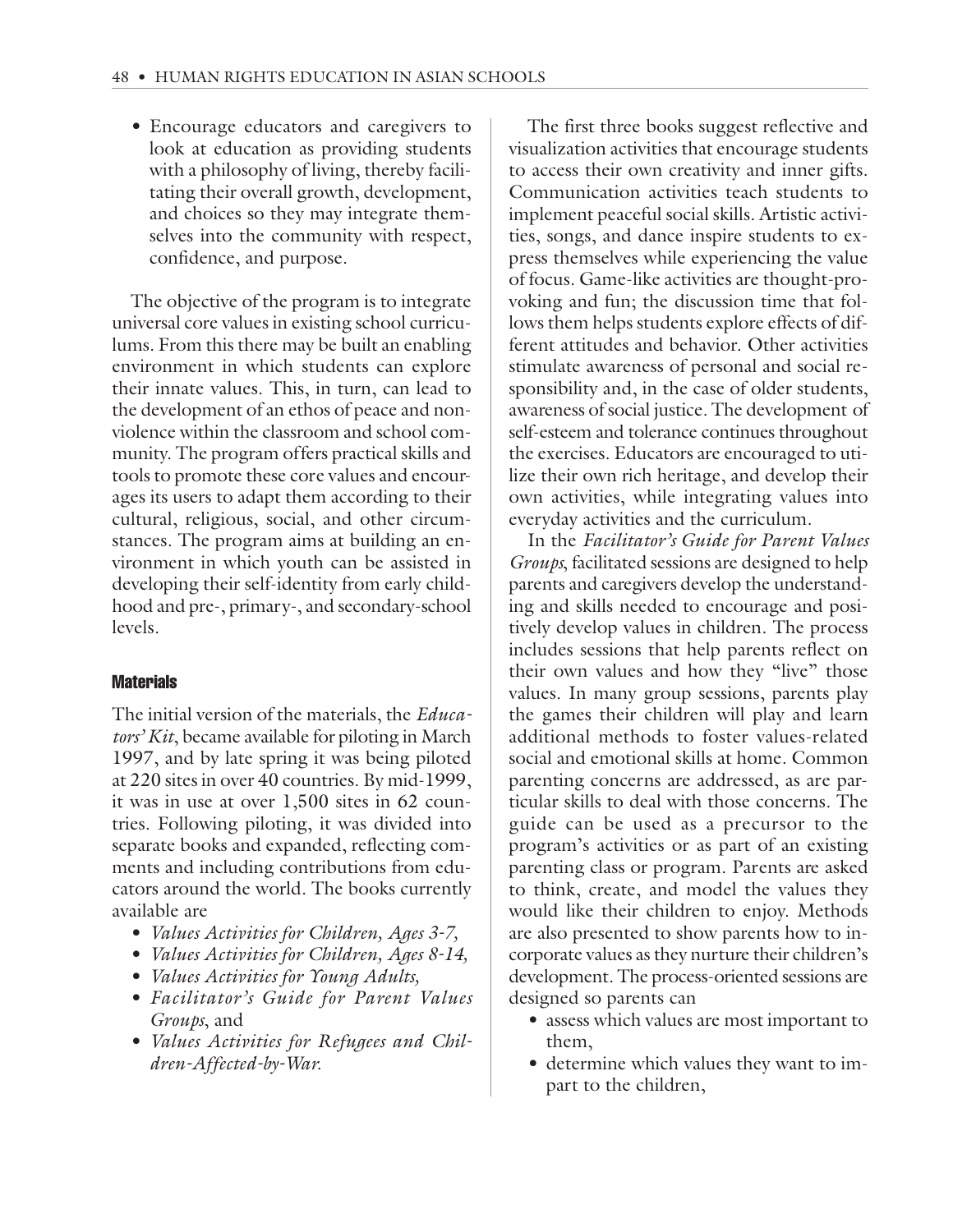- build awareness about how children learn about values, and
- develop understanding and skills they can use in teaching children about values.

In the *Values Activities for Refugees and Children-Affected-by-War*, 50 daily lessons provide tools to begin a healing process of releasing and dealing with grief while developing positive adaptive social and emotional skills with the values of peace, respect, and love. Teachers are encouraged to proceed to the normal values activities after the 50 lessons are completed.

The last book, now in the final stages of development, is the *Educator Training Guide*, which covers the various activities within educator training workshops. Sessions include values awareness, creating a values-based atmosphere, and skills for creating such an atmosphere. Sample training agendas are offered for one-, two- and three-day educator training programs and a five-day train-the-trainer session.

Material has been translated into many languages. *Values Activities for Refugees and Children-Affected-by-War* has been translated into Serbo-Croatian and Karen. Translation of *Values Activities Books for Children* and *Values Activities for Young Adults* into Arabic, Cambodian, Chinese, German, Greek, Hebrew, Hindi, Hungarian, Italian, Japanese, Karen, Malay, Polish, Portuguese, Russian, Spanish, Thai, Turkish, and Vietnamese is at least partly done.

# Implementation and Initial Evaluation

Substantive piloting of the activities in schools began in the spring of 1997, although a few schools had been experimenting since 1995 with the first few Living Values activities. By June 1998, pilot results from schools indicated increased motivation in students, more cooperative and respectful behavior with both peers

and teachers, and more ability to focus on their school tasks.

# The Asian Experience

The following pages describe some of the results and outcome of the activities in some Asian and other countries. No formal research program has been undertaken, but all evaluations of the results of using the program materials have been positive. While evaluations have been received from a limited number of sites, Newcastle University in Australia is beginning a more formal evaluation of results at seven schools that recently began implementing the program. Institutions in several other countries are considering independent evaluations.

In **Japan**, a major factor to getting activities off the ground has been to translate the materials into Japanese. The translation of the *Activities Book for 3-7 Year Olds* and the *Activities Book for Young Adults* is now complete, that of the *Activities Book for 8-14 Year Olds* is more than half finished, while work is underway on the *Activities Book for Parents*. A steering committee of 13 educators and other individuals has also been formed to help initiate workshops with the materials. The first workshop was scheduled for October 2000 in Tokyo, with pre-workshop training taking place in September.

In **Vietnam**, the program is just beginning. *Values Activities for Children, Ages 8-14* has been translated, and training is scheduled for the Ministry of Education in Hanoi for 25 teachers.

In **Korea**, program implementation is underway at Seoul International School, Songnam. In 1999, the administration approved adoption of the program to support existing program outcomes in health and social studies in the elementary school, and the introduction of Living Values at the highschool level through a new 9th-grade life-skills class.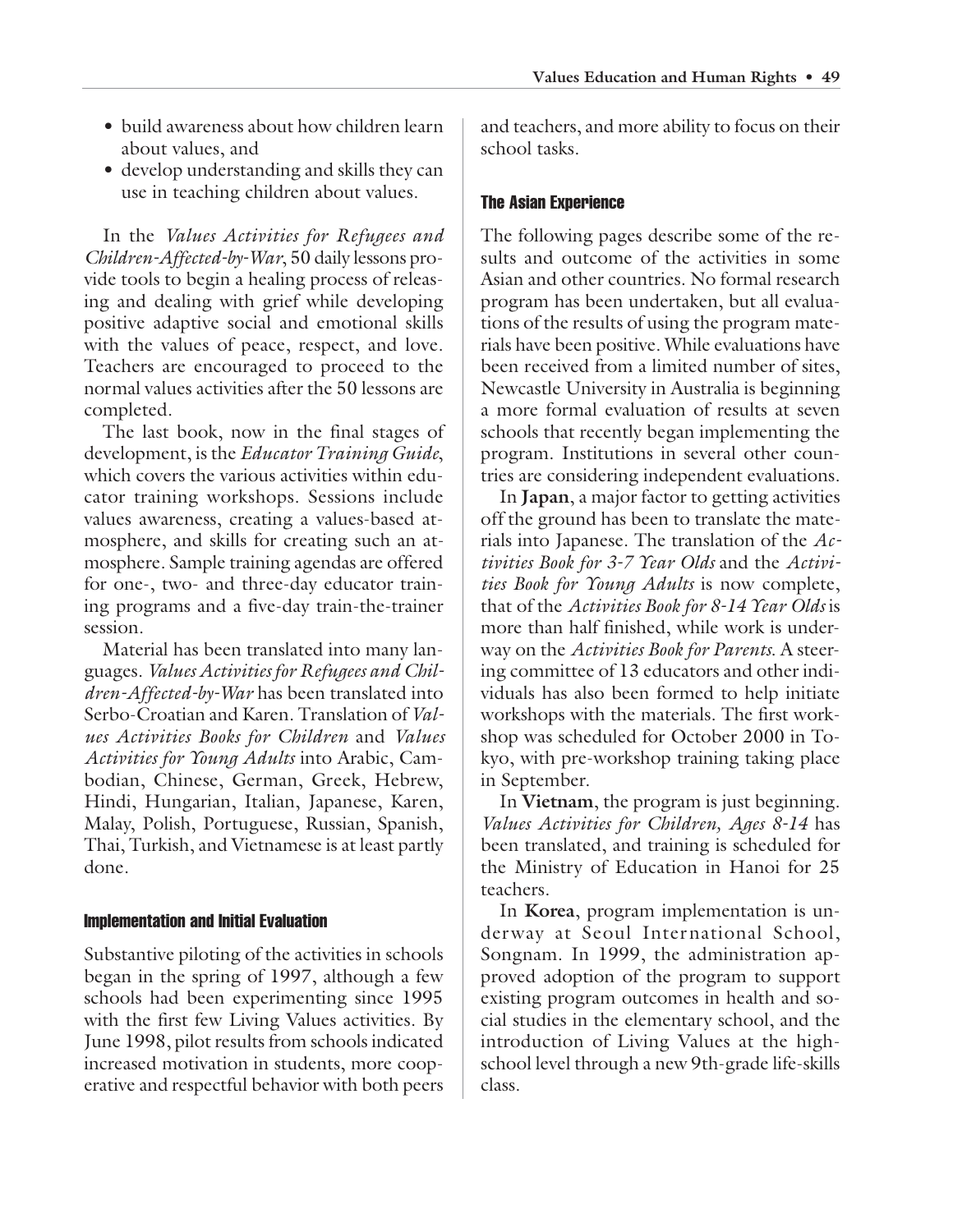In **Singapore**, several training sessions have been held for teachers.

In **Australia**, a number of training sessions have been held. One, for example, was held in Newcastle, New South Wales, in September 1999, hosted and organized by Sandra Lloyd, district superintendent for the Department of Training and Education, Lake Macquarie District. Principals, selected teachers, and a parent from eight schools attended the training, as did representatives from a Catholic school, a long-stay day care centre, the local Ethnic Communities Council Multicultural Children's Resource Unit, the office of the Dean of the Faculty of Education at the University of Newcastle, and a volunteer refugee worker. Many of the schools said that the program would complement existing ones and are to adopt it. Some have already reported good results. For example, after piloting the 3-7 Values Activities Peace Unit for just a few weeks with her composite class of grade-two and three students, Vicki Tweendale of Glendale East Primary School reported: "The children responded well to the exercises, which included visualizations, painting and the 'Star' story." She had the most fun when listening to the children's conversations about peace while they were painting: "The children are so enthusiastic that they want to set up a special values corner and have started talking about making a friendship quilt."

Living Values has also had encouraging results in **Malaysia**. To quote Shahida Abdul Samad, the program's coordinator in Malaysia and the mother of a young family:

On 1 September 1999, 32 moral education teachers from 32 secondary schools gathered at Malaysia's oldest mining town in Ipoh, Perak State, to attend a one-day Living Values Train-the-Educator program. The success of this program was the result of the commitment, teamwork, and planning of Rahimah Sura, a teacher; Hamdan Mohamed, from the Perak State Department of Education; and the Institut Antarabangsa IQRA', an institution of higher education. The lead facilitator was Rahimah Sura, who had earlier attended the Living Values Train-The-Trainer we had conducted in April 1999, which was co-sponsored by the Ministry of Education.

Initially sceptical about the program, Mrs. Rahimah decided to test it out in her classroom. She was so impressed with the positive changes it had on her students that she convinced the state education department to conduct a training program for moral-education teachers in the District of Kinta. The training was conducted in the Malaysian national language, and some of the activities were translated into Malay for the training program.

There were 13 criteria by reference to which the training was evaluated. All participants rated the program very highly and unanimously agreed that it had met their expectations in terms of content and relevancy to the issues that teachers and students are facing in today's environment. The challenges that some of the teachers faced when implementing Living Values were the following:

- They had difficulty expressing their feelings verbally.
- Values were not consistently role modeled by parents and other teachers who were not exposed to the program.
- Emphasis within the schools as a whole was more on the upcoming exams, and, as the training took place in the midst of the examination period, most teachers felt that they were unable to implement Living Values immediately.

After two months, feedback forms were given to all 32 teachers, 28 of whom responded. The 32 teachers in turn had shared the material with other moral-education teachers and they increased threefold to 97. Almost 3,000 students experienced some of the activities from the program. The majority of the teachers noticed positive changes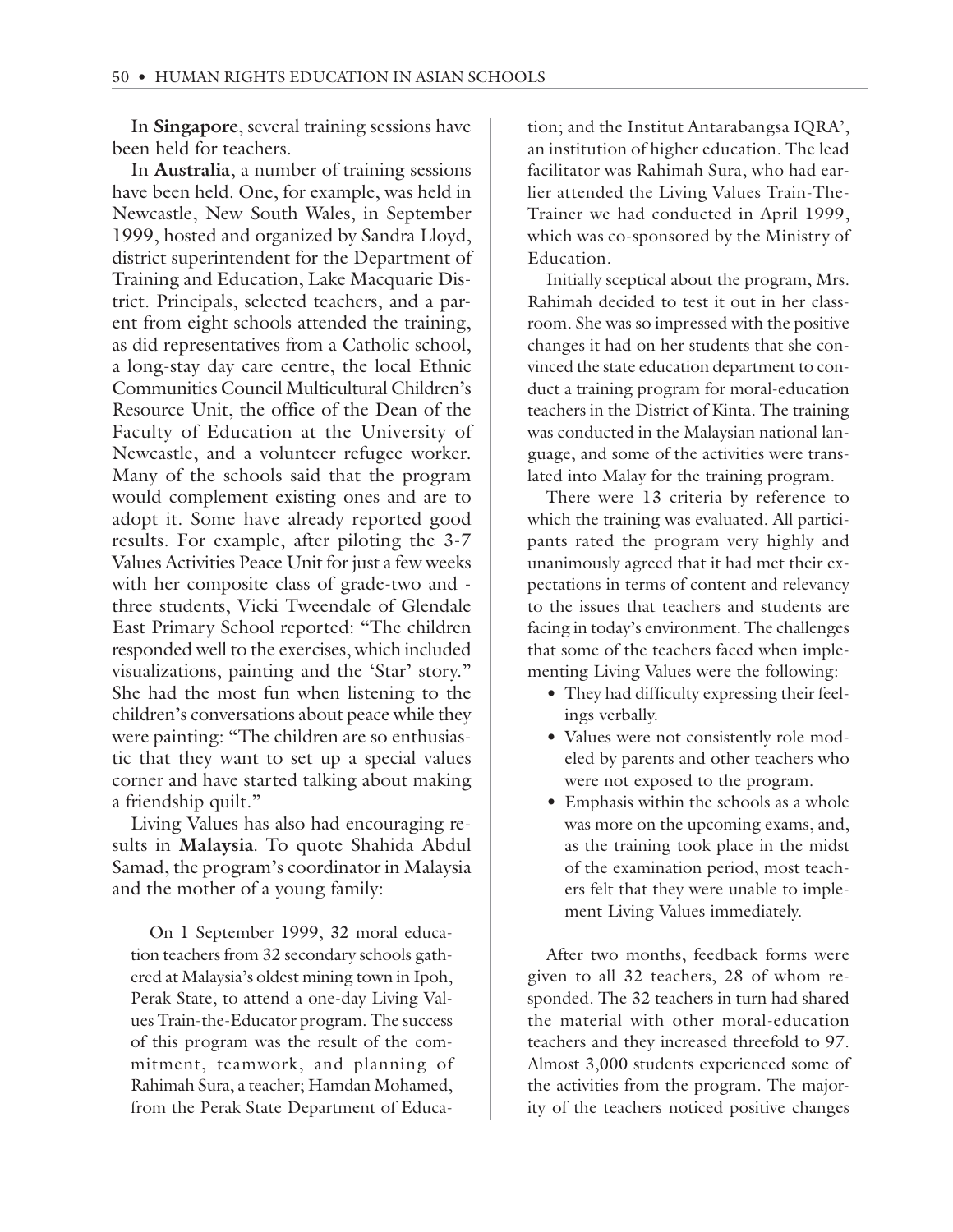in the students and in the classroom atmosphere as a whole. What students once regarded as a dreaded subject, they now looked forward to so that they could share their thoughts, feelings, and ideas with others. Many teachers reported that students were more self-confident, more aware of the effect of their actions on others, more respectful of others' feelings, and, overall, happier and more self-assured. Twenty-five teachers (or 78% of them) responded positively. These were some of their observations:

- Behavior changes positively.
- Student-teacher relations improve.
- Students are more self-confident, focused.
- They are more interested in the moraleducation class.
- They have respect for peers.
- The classroom atmosphere is more peaceful. Students are cooperative.
- Students' ability to concentrate is increased.
- Students love the activities and look forward to more.
- They are more creative, have their own ideas, and want to be heard.
- Teachers feel more confident of their grasp of the subject and how to teach it as they experience its value and better understand it.
- Students are proactive.
- They are able to relate to a situation, their behavior, and the value of the subject.
- They know how to handle difficult situations.

Five teachers (16%) felt that time was too short to tell if students' behavior was changing. The remaining two (6%) felt the class was too big to do the activities, that there was no reinforcement of the values from other teachers and parents, and that they were not effective alone. (Classes were held once a week, with each session lasting from 20 to

40 minutes each. The teacher-to-student ratio, on average, was 1:31).

Living Values has been underway in **India** in one form or another for a number of years now, and programs held include the following:

- train the trainers;
- teachers' training;
- programs for students;
- programs for young adults; and
- programs for parents and guardians.

All the five main books have been translated into Hindi and some are ready for publication.

In **Thailand**, a group of Karen teachers have been implementing the Children-Affected-by-War program for over a year. In late April and early May 2000, trainers Diane Tillman and Rachel Flower returned to the site of their 1999 training and spent 10 days with a special group of refugees and teachers. Having visited the camp several times during the year to monitor progress, Ms. Flower reported:

They say that landmines are everywhere now. But still Karen people flock into Thailand, using ever-changing routes, and the refugee camps are set to burst. And yet, whilst they lament what has happened to them, they do not let it dampen their spirit and their deep desire to make a difference in the world. At least this is what we had the privilege to observe when we spent 10 days visiting the camp. Our visit was multipurpose:

- Guide a new group of 24 teachers through an experiential training in the use of Children-Affected-by-War materials.
- Interview as many as possible of the 37 teachers from last year's group who had been using the Living Values material over the school year.
- Further train nine of the teachers who had chosen to become trainers themselves.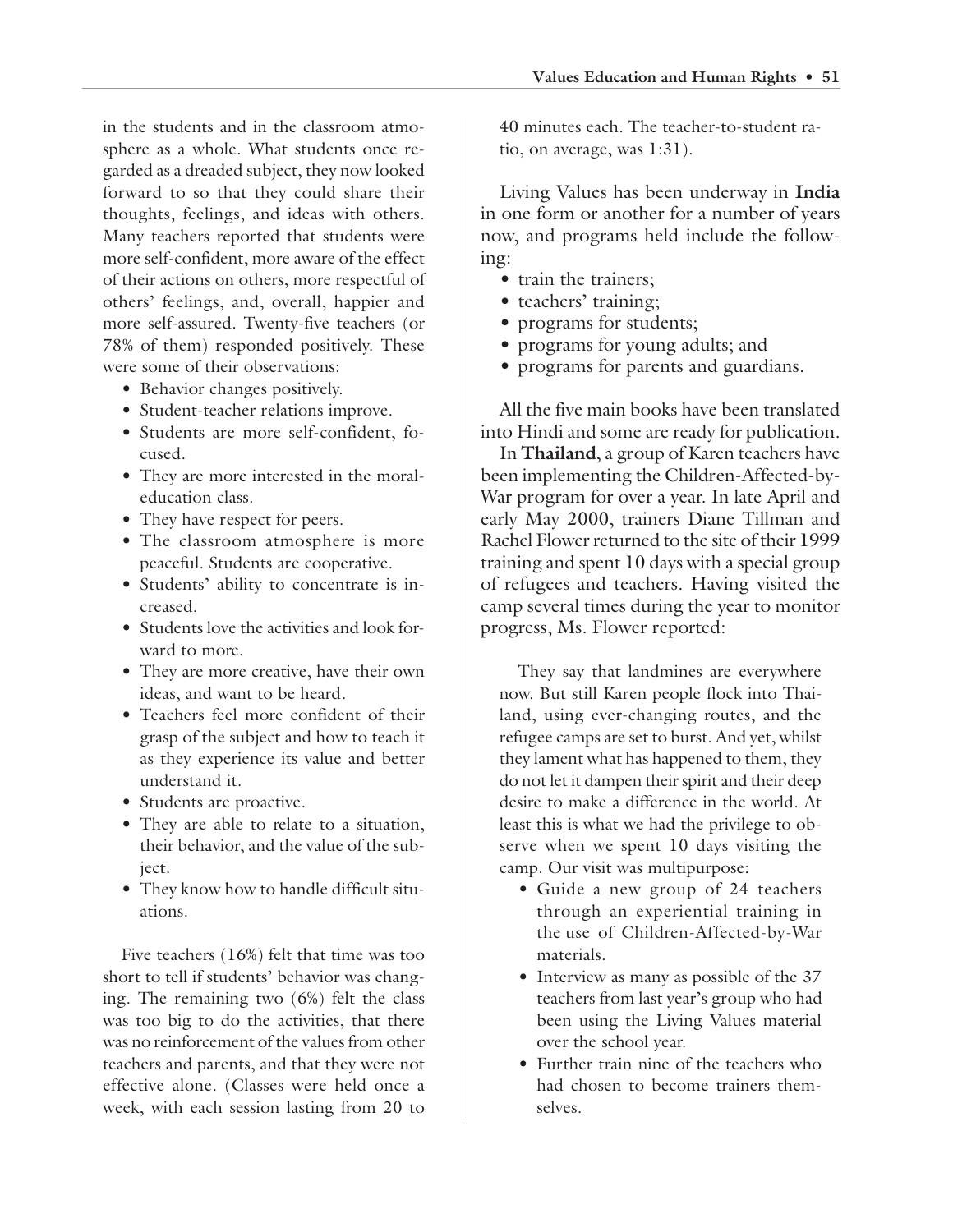• Train a small number of teachers to run the Parent Values Groups.

This was not an easy task when new, stricter conditions on NGO work in camps dictated that we could not stay overnight. Instead, we had to spend the best part of four hours each day in transit to and from the nearest town, much of it through extremely rugged terrain. But of course it was worth it. Not only to meet and train a new group of dedicated teachers, but also to reconnect with old friends, share experiences of the year, and enjoy the feeling that something very special is happening. It was truly heartwarming to hear of the positive changes, both in their students, and also in their own lives, and feel the sense of hope that these teachers are engendering in those around them.

"My students are so happy!" said one. "I feel as if my heart is soft now. I used to have such a hard heart." "Now I enjoy the children," said another. "I used to get angry so quickly before. I didn't feel as if I was a good teacher. Now I love to encourage them." Another teacher talked of how her students were now so adept at using the conflict resolution skills they'd been taught that they never fight now. "They used to anger quickly and fight regularly," she said. "And now they do not fight." Her smile stretched from ear to ear. Some Living Values students tell non-Living Values students when they fight: "You don't have to fight, you can solve your problems. Would you like us to help?" They all spoke of how many of the children were so much more confident and happier. They have been able to let go of some of their anger and grief and move on into a healthier way of being. And they certainly seem to love the Living Values lessons a great deal. One teacher told us that one of his students always used to skip class, but once the Living Values lessons started up this child came every day.

We also heard stories of more peaceful households, where previously a lot of arguing would take place. One man told us about his own children and how, in sharing Living Values activities with them, they became such good examples in their camp section that other parents were constantly asking him what his secret was. This gave rise to an impromptu parents' group. Another told us of how his own children use Living Values to remind him when he is not being a good example himself, and they also model healthy behavior for their siblings who haven't yet been in Living Values classes.

In short, the word is out that Living Values is "cool," and more and more people want some of it for themselves.

The camp leader is so pleased with the results of the program that he organized a meeting with all his section leaders and education coordinators so they could learn more about what Living Values involves. They now want to have a coordinators' training program some time later in the year.

A group of 25 teachers is now ready to train others, and so next year the hope is that they can lead it themselves with minimal (if any) help from us. In this way the training can spread to other camps. The teaching material has been updated and translated into the Karen language, so the teachers are well equipped to share their treasures with others, with the help of the crayons, paper, pens, card, markers, and so on that we'd bought with some private donations.

It was a joy to be with these people and to share the spirit of their uplifting songs and their strong resolve. It is always a humbling experience and a very special one. Special thanks to Diane for her love and tireless dedication, and to Bharati for her compassion and generosity—she initiated a collection in Singapore and brought boxes of goodies into the camp, including soft toys, bags, hats, books, and much-needed medicines. Milk powder was also bought, which is particularly good for the newcomers, many of whom are very weak when they arrive.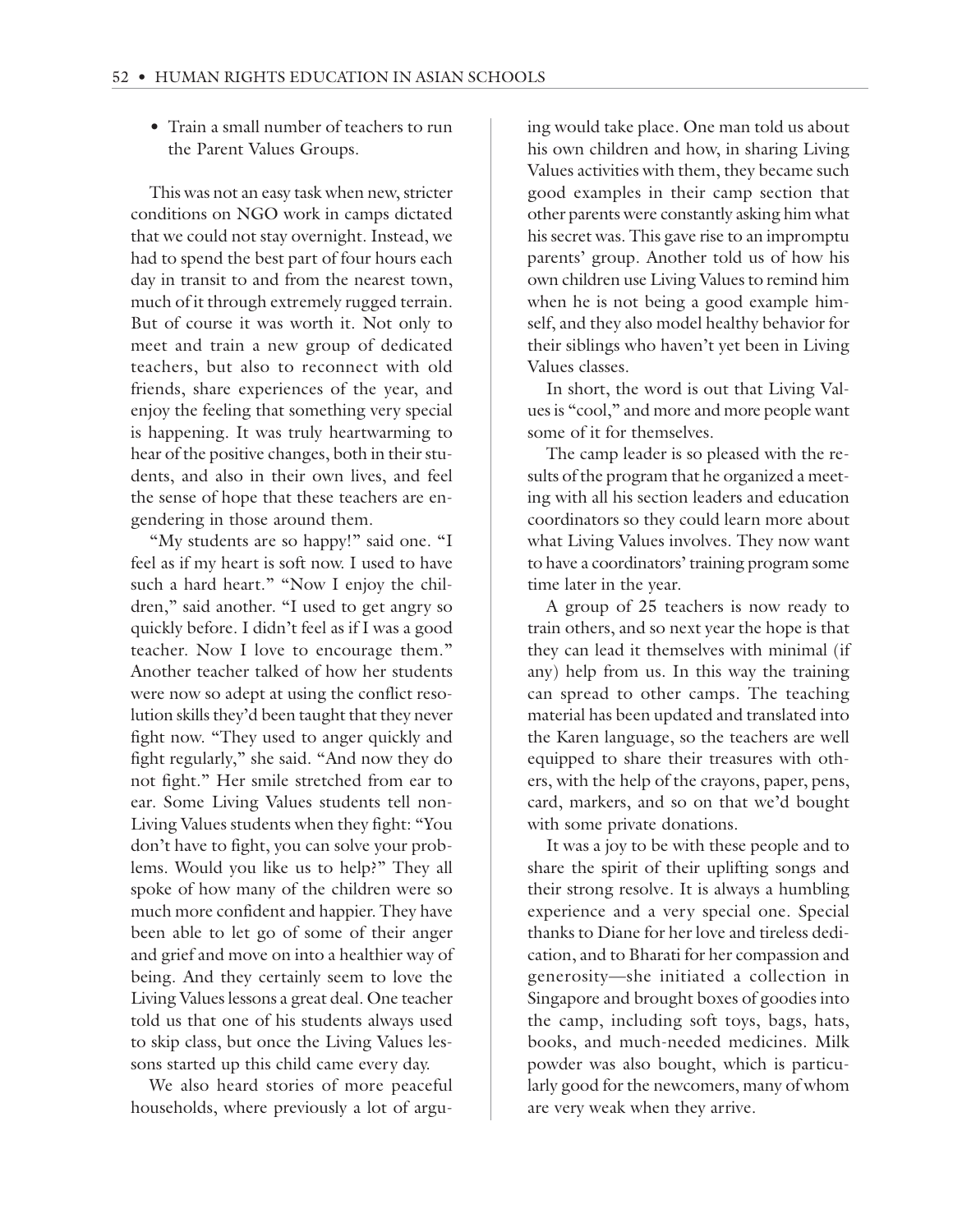Three hundred schools have implemented the program in **Mauritius**. One teacher, Mrs. Nellapotesawmy, noted, "Pupils are more honest. They share their knowledge with friends in difficulty. Quarrels are less frequent for they are learning to respect and love their friends." Mr. Borthosow added, "The values do help a lot to give satisfaction to one and all. Frankly, the complaints like 'Monsieur, he hit me,' 'He pushed me,' 'He took my cake,' and 'He doesn't allow me to play,' have diminished a  $\ln$ "

Activities in **Hong Kong** are also underway, and eight workshops and training sessions have been offered for a total of over 200 local educators. These have led to some values activities being undertaken in schools and, even this early, the response so far has been encouraging. In early 1999, a draft Chinese translation of the *Values Activities for Children Aged 3-7* was presented to the Education Department for review and some 250 copies were subsequently printed. The first draft of *Values Activities for Children Aged 8-14* in Chinese was also completed not long thereafter. Discussions are underway with the Beijing Institute of Education with regard to the editing, publishing, and use of both these books.

Living Values teacher-trainer Lai Lai-Fong has used program activities in a secondary school within the Tung Wah Group of schools and quickly found that children even in this non-stop city have a natural affinity for peace and readily warmed to activities that helped them develop and express it.

Following a meeting with teachers, piloting of Living Values began in September 2000 at a local primary school, Hsin Tsi Wan, on a whole-school basis. Four lessons a month are dedicated to the program and, in liaison with the Education Department, progress will be monitored and evaluated. Contact is also being maintained with other schools with regard to piloting.

Meanwhile, activities are also set to start at the two kindergartens of Jimmy's Education Institute, following a training conducted there for 20 teachers. The program is also being implemented at Teens Tonic Child Development Centre, whose principal, Karen Ng, reports that the program has helped children and parents to become more aware of the importance of values.

With so many teachers now introduced to the program, a seminar to consider questions of implementation was held in January 2000 at the Education Department's Teachers' Centre for an invited group of teachers, student guidance officers, and three curriculum experts from the government's Curriculum Development Institute. Led by Derek Sankey, participants were guided into an evaluation of the main practical issues in implementing a locally sensitive values-based educational program. Starting with the premise that the problem with most curriculums is that they leave values out, small group discussions deliberated on whether or not values can find a designated slot within the new curriculum currently being developed for Hong Kong in the context of overcrowded classrooms, the pressure of exams, passive students, and teacher-directed learning. With the program as the focal point for the workshop, the key points that emerged were synthesized by group facilitators. In summary, while some teachers expressed concerns with regard to issues such as classroom seating arrangement, the rigid attitudes of head teachers, school policy, and parents' intolerance to new ideas, it was thought that, with sufficient guidance, the program activities would be applicable to local schools. The materials can be adapted to reflect the local culture and customs. Although some teachers said they would feel comfortable carrying out program activities, others would like more training and support. It was agreed that once teachers have internalized the values themselves, the program can be implemented successfully.

Peter Williams worked with somewhat older students for several months in a middle school in Beijing, **China**. When he asked his Chinese